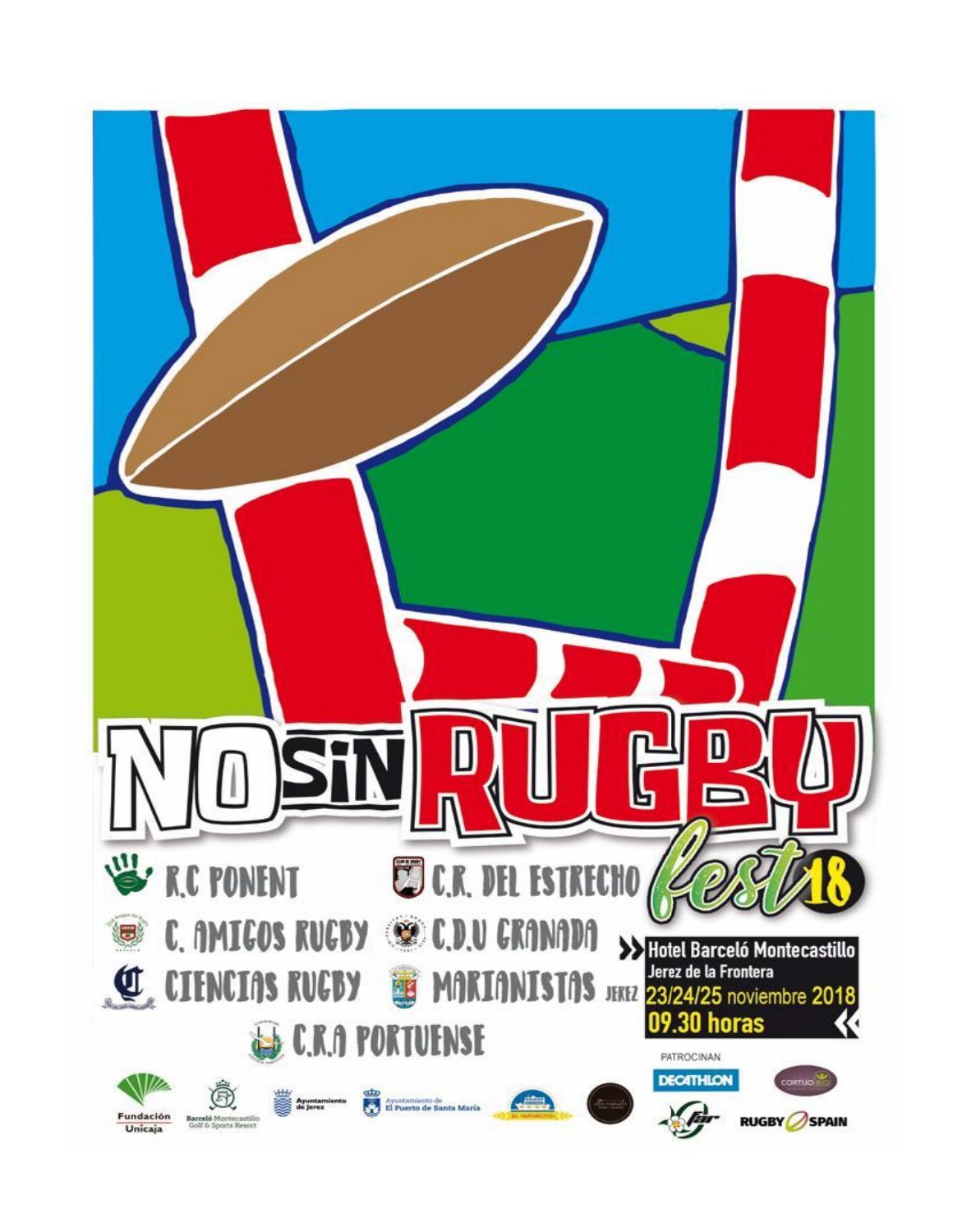# **CALENDARIO "NOSINRUGBYFEST18" SUB18**

## **DÍA 1: SABADO 24 DE NOVIEMBRE**

|             | <b>JORNADA 1</b> |    |                   |                  |
|-------------|------------------|----|-------------------|------------------|
| <b>HORA</b> | <b>EQUIPO</b>    | VS | <b>EQUIPO</b>     | <b>RESULTADO</b> |
| 10:00       | R.C. PONENT      | VS | C.R. DEL ESTRECHO |                  |
| 10:35       | C.R.A. PORTUENSE | VS | C. AMIGOS RUGBY   |                  |

|             | <b>JORNADA 2</b> |    |                   |                  |
|-------------|------------------|----|-------------------|------------------|
| <b>HORA</b> | <b>EQUIPO</b>    | VS | <b>EQUIPO</b>     | <b>RESULTADO</b> |
| 12:00       | C.D.U. GRANADA   | VS | C. AMIGOS RUGBY   |                  |
| 12:35       | C.R.A. PORTUENSE | VS | C.R. DEL ESTRECHO |                  |

|             | <b>JORNADA 3</b> |    |                   |                  |
|-------------|------------------|----|-------------------|------------------|
| <b>HORA</b> | <b>EQUIPO</b>    | VS | <b>EQUIPO</b>     | <b>RESULTADO</b> |
| 13:10       | R.C. PONENT      | ٧S | C.D.U. GRANADA    |                  |
| 13:45       | C. AMIGOS RUGBY  | VS | C.R. DEL ESTRECHO |                  |

| DIA 2: DOMINGO 25 DE NOVIEMBRE |                  |    |                  |  |                  |
|--------------------------------|------------------|----|------------------|--|------------------|
|                                | <b>JORNADA 4</b> |    |                  |  |                  |
| <b>HORA</b>                    | <b>EQUIPO</b>    | VS | <b>EQUIPO</b>    |  | <b>RESULTADO</b> |
| 10:00                          | C. AMIGOS RUGBY  | VS | R.C. PONENT      |  |                  |
| 10:35                          | C.D.U. GRANADA   | VS | C.R.A. PORTUENSE |  |                  |

|             | <b>JORNADA 5</b> |    |                   |                  |
|-------------|------------------|----|-------------------|------------------|
| <b>HORA</b> | <b>EQUIPO</b>    | VS | <b>EQUIPO</b>     | <b>RESULTADO</b> |
| 12:15       | C.D.U. GRANADA   | VS | C.R. DEL ESTRECHO |                  |
| 12:50       | C.R.A. PORTUENSE | VS | R.C. PONENT       |                  |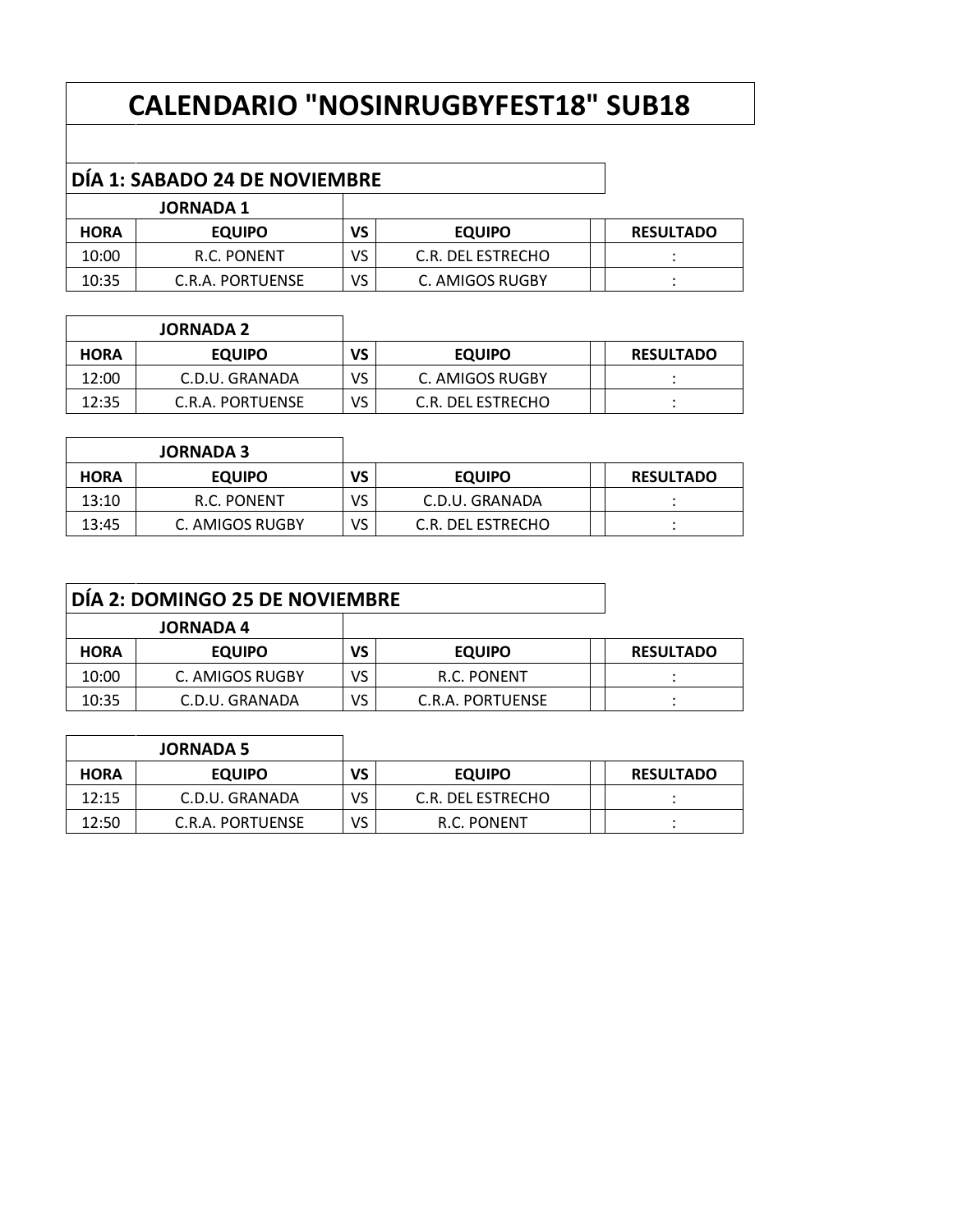### **NORMAS PARA SUB18**

LOS PARTIDOS SERÁN DE DOS TIEMPOS DE 15 MINUTOS CON UN DESCANSO DE 5 MINUTOS.

LA COMPETICIÓN SERÁ EN MODO LIGA: SE OTORGARAN 4 PUNTOS AL VENCEDOR DEL PARTIDO Y 0 PUNTOS AL PERDEDOR. EN CASO DE EMPATE, 2 PUNTOS PARA CADA EQUIPO. EXISTE LA POSIBILIDAD DE CONSEGUIR PUNTOS BONUS: 1 PUNTO BONUS OFENSIVO AL CONSEGUIR 4 ENSAYOS O MÁS.

1 PUNTO BONUS DEFENSIVO AL PERDER POR 7 PUNTOS O MENOS.

LOS CAMBIOS PARA LOS PRIMERAS LÍNEAS ES ILIMITADO, PUDIENDO VOLVER AL CAMPO UN JUGADOR QUE YA HA SIDO SUSTITUIDO EN EL MISMO PARTIDO. PARA EL RESTO DE POSICIONES, LOS CAMBIOS TAMBIÉN SERÁN ILIMITADOS NO PUDIENDO VOLVER A ENTRAR AL CAMPO UN JUGADOR YA SUSTITUIDO (SALVO LESIÓN).

#### IMPORTANTE:

EN CASO DE EMPATE ENTRE DOS O MÁS EQUIPOS AL FINALIZAR LA LIGA, SE RESOLVERÁ EL EMPATE DE LA SIGUIENTE MANERA: EL PRIMER CRITERIO PARA RESOLVER EL EMPATE ES CONSIDERAR COMO MEJOR CLASIFICADO AL EQUIPO QUE HAYA GANADO MÁS PARTIDOS EN TOTAL DE LA COMPETICION; CASO DE QUE ESTO NO RESUELVA EL EMPATE SE RESOLVERÁ POR EL RESULTADO PARTICULAR OBTENIDO EN SU CONFRONTACION, Y SI NO SE DILUCIDASE ASI EL EMPATE SE RECURRIRA A LA MAYOR DIFERENCIA DE TANTOS, TENIENDO EN CUENTA LOS RESULTADOS OBTENIDOS POR AMBOS EQUIPOS EN TOTAL DE LA COMPETICION CON TODOS LOS EQUIPOS QUE TOMARON PARTE Y SE HUBIERAN CLASIFICADO. SI ESTE NUEVO PROCEDIMIENTO ARROJA TAMBIEN EMPATE, SE RESOLVERÁ POR EL MEJOR COEFICIENTE GENERAL RESULTANTE DE DIVIDIR LA SUMA DE TANTOS A FAVOR POR LA SUMA DE TANTOS EN CONTRA OBTENIDOS TAMBIEN CON TODOS LOS EQUIPOS CLASIFICADOS EN LA COMPETICION.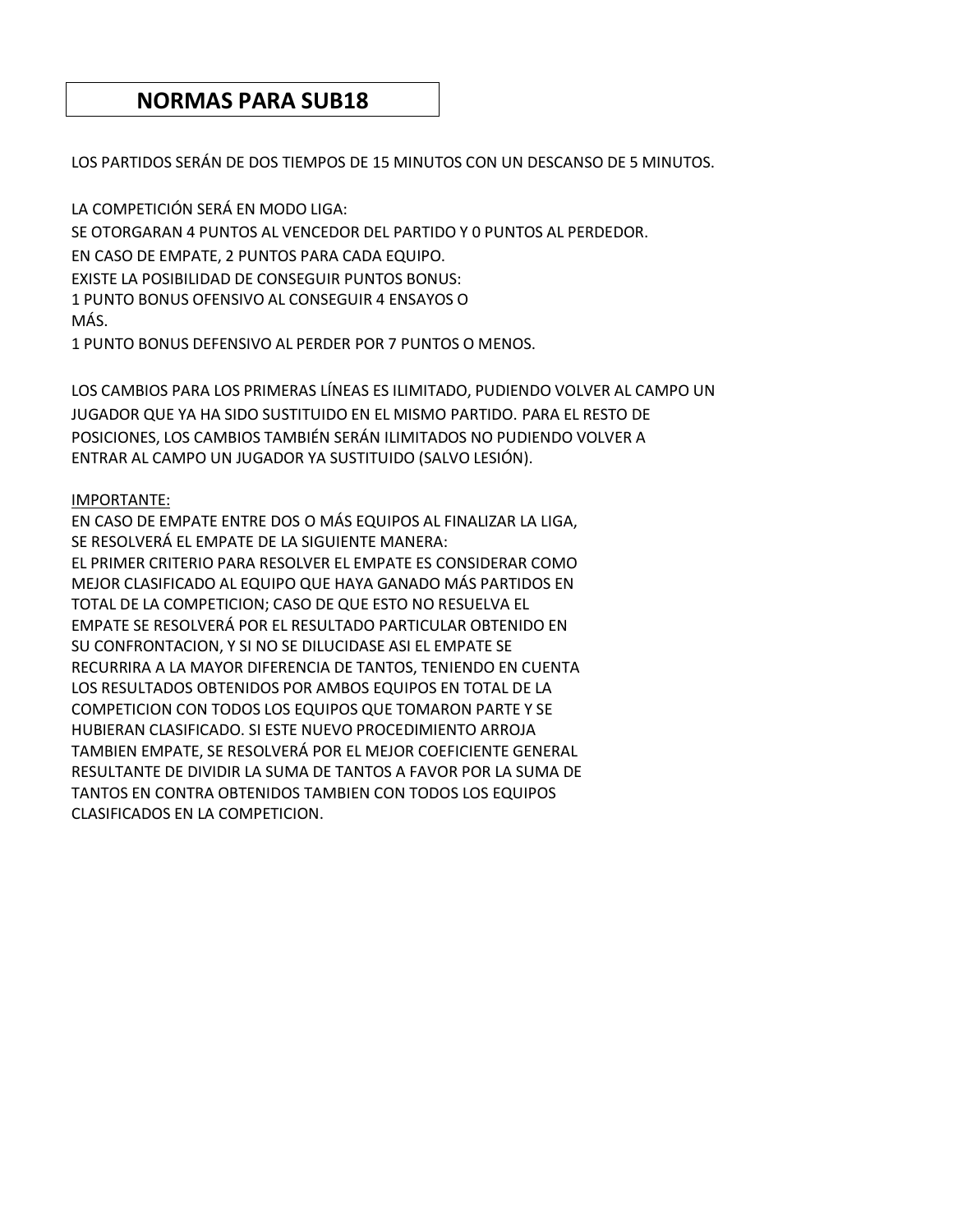## **CALENDARIO "NOSINRUGBYFEST18" SUB16**

### **DÍA 1: SABADO 24 DE NOVIEMBRE**

| <b>JORNADA 1</b> |                   |    |                       | <b>DESCANSA: C.D.U GRANADA</b> |
|------------------|-------------------|----|-----------------------|--------------------------------|
| <b>HORA</b>      | <b>EQUIPO</b>     | VS | <b>EQUIPO</b>         | <b>RESULTADO</b>               |
| 9:30             | C. AMIGOS RUGBY   | VS | <b>CIENCIAS RUGBY</b> |                                |
| 9:55             | C.R.A. PORTUENSE  | VS | MARIANISTAS JEREZ     |                                |
| 10:20            | C.R. DEL ESTRECHO | VS | R.C. PONENT           |                                |

| <b>JORNADA 2</b> |                   |    |                       | <b>DESCANSA: R.C. PONENTI</b> |
|------------------|-------------------|----|-----------------------|-------------------------------|
| <b>HORA</b>      | <b>EQUIPO</b>     | VS | <b>EQUIPO</b>         | <b>RESULTADO</b>              |
| 10:45            | C.R.A. PORTUENSE  | VS | C. AMIGOS RUGBY       |                               |
| 11:10            | MARIANISTAS JEREZ | VS | <b>CIENCIAS RUGBY</b> |                               |
| 11:35            | C.D.U. GRANADA    | VS | C.R. DEL ESTRECHO     |                               |

| <b>JORNADA 3</b> |                       |    | <b>DESCANSA: C.R. ESTRECHO</b> |  |                  |
|------------------|-----------------------|----|--------------------------------|--|------------------|
| <b>HORA</b>      | <b>EQUIPO</b>         | VS | <b>EQUIPO</b>                  |  | <b>RESULTADO</b> |
| 12:00            | C. AMIGOS RUGBY       | VS | <b>MARIANISTAS JEREZ</b>       |  |                  |
| 12:25            | <b>CIENCIAS RUGBY</b> | VS | C.R.A. PORTUENSE               |  |                  |
| 12:50            | R.C. PONENT           | VS | C.D.U. GRANADA                 |  |                  |

| <b>JORNADA 4</b> |                   |    |                       | <b>DESCANSA: MARIANISTAS JEREZ</b> |                  |
|------------------|-------------------|----|-----------------------|------------------------------------|------------------|
| <b>HORA</b>      | <b>EQUIPO</b>     | VS | <b>EQUIPO</b>         |                                    | <b>RESULTADO</b> |
| 13:15            | C.R. DEL ESTRECHO | VS | C. AMIGOS RUGBY       |                                    |                  |
| 13:40            | R.C. PONENT       | VS | <b>CIENCIAS RUGBY</b> |                                    |                  |
| 14:05            | C.D.U. GRANADA    | VS | C.R.A. PORTUENSE      |                                    |                  |

| DÍA 2: DOMINGO 25 DE NOVIEMBRE |                          |    |                   |  |                                   |
|--------------------------------|--------------------------|----|-------------------|--|-----------------------------------|
| <b>JORNADA 5</b>               |                          |    |                   |  | <b>DESCANSA: C.R.A. PORTUENSE</b> |
| <b>HORA</b>                    | <b>EQUIPO</b>            | VS | <b>EQUIPO</b>     |  | <b>RESULTADO</b>                  |
| 10:00                          | <b>MARIANISTAS JEREZ</b> | VS | C.R. DEL ESTRECHO |  |                                   |
| 10:25                          | C. AMIGOS RUGBY          | VS | R.C. PONENT       |  |                                   |
| 10:50                          | <b>CIENCIAS RUGBY</b>    | VS | C.D.U. GRANADA    |  |                                   |

| <b>JORNADA 6</b> |                   |    |                  | <b>DESCANSA: CIENCIAS RUGBY</b> |
|------------------|-------------------|----|------------------|---------------------------------|
| <b>HORA</b>      | <b>EQUIPO</b>     | VS | <b>EQUIPO</b>    | <b>RESULTADO</b>                |
| 11:15            | C.R. DEL ESTRECHO | VS | C.R.A. PORTUENSE |                                 |
| 11:40            | MARIANISTAS JEREZ | VS | R.C. PONENT      |                                 |
| 12:05            | C. AMIGOS RUGBY   | VS | C.D.U. GRANADA   |                                 |

| <b>JORNADA 7</b> |                       |    | <b>DESCANSA: C. AMIGOS RUGBY</b> |  |                  |
|------------------|-----------------------|----|----------------------------------|--|------------------|
| <b>HORA</b>      | <b>EQUIPO</b>         | VS | <b>EQUIPO</b>                    |  | <b>RESULTADO</b> |
| 12:30            | <b>CIENCIAS RUGBY</b> | VS | C.R. DEL ESTRECHO                |  |                  |
| 12:55            | C.R.A. PORTUENSE      | VS | R.C. PONENT                      |  |                  |
| 13:20            | MARIANISTAS JEREZ     | VS | C.D.U. GRANADA                   |  |                  |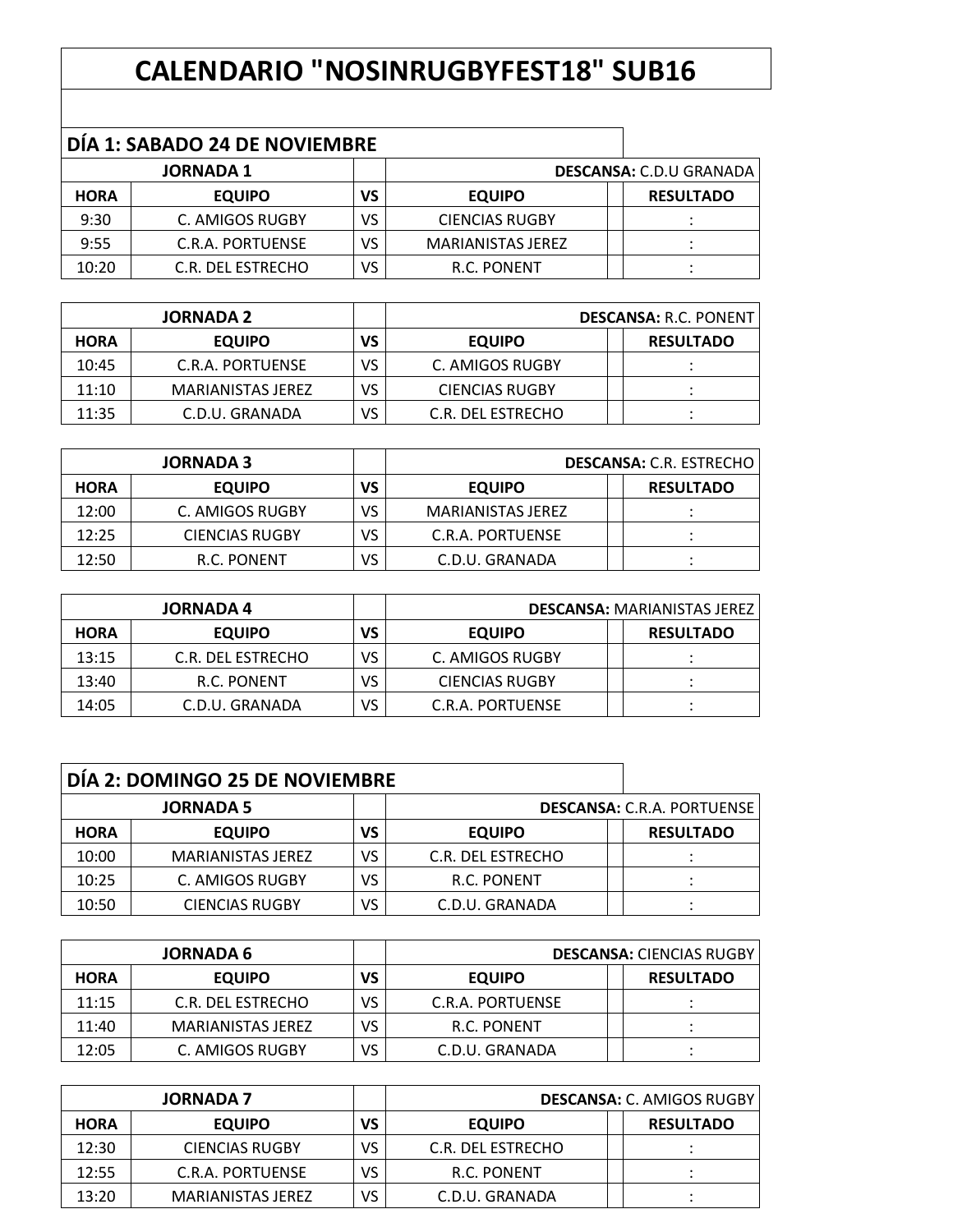### **NORMAS PARA SUB16**

LOS PARTIDOS SERÁN DE DOS TIEMPOS DE 10 MINUTOS CON UN DESCANSO DE 5 MINUTOS.

LA COMPETICIÓN SERÁ EN MODO LIGA: SE OTORGARAN 4 PUNTOS AL VENCEDOR DEL PARTIDO Y 0 PUNTOS AL PERDEDOR. EN CASO DE EMPATE, 2 PUNTOS PARA CADA EQUIPO. EXISTE LA POSIBILIDAD DE CONSEGUIR PUNTOS BONUS: 1 PUNTO BONUS OFENSIVO AL CONSEGUIR 4 ENSAYOS O MÁS.

1 PUNTO BONUS DEFENSIVO AL PERDER POR 7 PUNTOS O MENOS.

LOS CAMBIOS PARA LOS PRIMERAS LÍNEAS ES ILIMITADO, PUDIENDO VOLVER AL CAMPO UN JUGADOR QUE YA HA SIDO SUSTITUIDO EN EL MISMO PARTIDO. PARA EL RESTO DE POSICIONES, LOS CAMBIOS TAMBIÉN SERÁN ILIMITADOS NO PUDIENDO VOLVER A ENTRAR AL CAMPO UN JUGADOR YA SUSTITUIDO (SALVO LESIÓN).

#### IMPORTANTE:

EN CASO DE EMPATE ENTRE DOS O MÁS EQUIPOS AL FINALIZAR LA LIGA, SE RESOLVERÁ EL EMPATE DE LA SIGUIENTE MANERA: EL PRIMER CRITERIO PARA RESOLVER EL EMPATE ES CONSIDERAR COMO MEJOR CLASIFICADO AL EQUIPO QUE HAYA GANADO MÁS PARTIDOS EN TOTAL DE LA COMPETICION; CASO DE QUE ESTO NO RESUELVA EL EMPATE SE RESOLVERÁ POR EL RESULTADO PARTICULAR OBTENIDO EN SU CONFRONTACION, Y SI NO SE DILUCIDASE ASI EL EMPATE SE RECURRIRA A LA MAYOR DIFERENCIA DE TANTOS, TENIENDO EN CUENTA LOS RESULTADOS OBTENIDOS POR AMBOS EQUIPOS EN TOTAL DE LA COMPETICION CON TODOS LOS EQUIPOS QUE TOMARON PARTE Y SE HUBIERAN CLASIFICADO. SI ESTE NUEVO PROCEDIMIENTO ARROJA TAMBIEN EMPATE, SE RESOLVERÁ POR EL MEJOR COEFICIENTE GENERAL RESULTANTE DE DIVIDIR LA SUMA DE TANTOS A FAVOR POR LA SUMA DE TANTOS EN CONTRA OBTENIDOS TAMBIEN CON TODOS LOS EQUIPOS CLASIFICADOS EN LA COMPETICION.